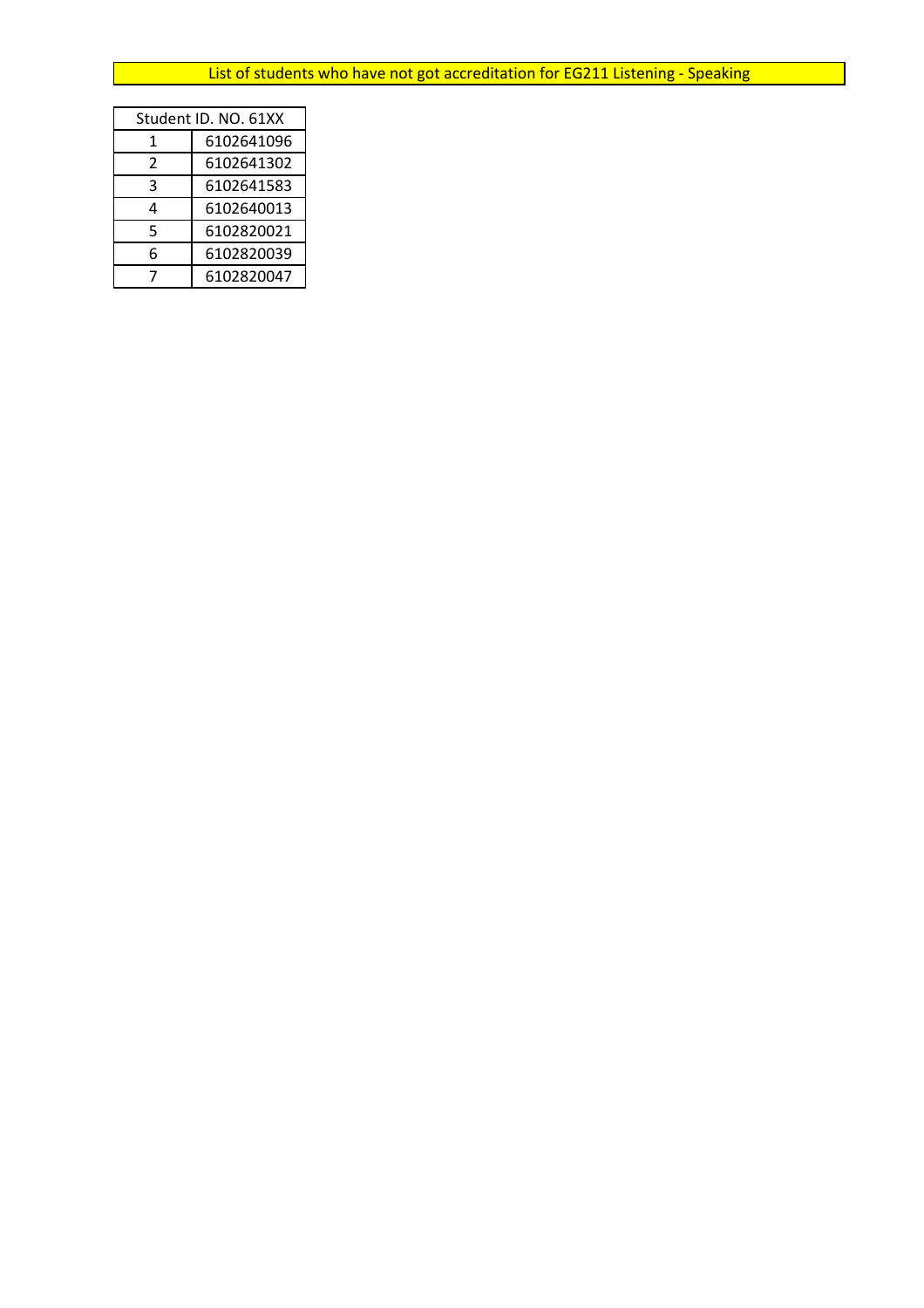| Student ID. NO. 62XX |            |  |
|----------------------|------------|--|
| 1                    | 6202640063 |  |
| $\overline{2}$       | 6202640105 |  |
| 3                    | 6202640113 |  |
| 4                    | 6202640154 |  |
| 5                    | 6202640196 |  |
| 6                    | 6202640204 |  |
| 7                    | 6202640261 |  |
| 8                    | 6202640303 |  |
| 9                    | 6202640337 |  |
| 10                   | 6202640378 |  |
| 11                   | 6202640394 |  |
| 12                   | 6202640493 |  |
| 13                   | 6202640568 |  |
| 14                   | 6202640576 |  |
| 15                   | 6202640592 |  |
| 16                   | 6202640618 |  |
| 17                   | 6202640634 |  |
| 18                   | 6202640709 |  |
| 19                   | 6202640725 |  |
| 20                   | 6202640782 |  |

|                | Student ID. NO. 62XX | Student ID. NO. 62XX |            | Student ID. NO. 62XX |            |
|----------------|----------------------|----------------------|------------|----------------------|------------|
| 1              | 6202640063           | 21                   | 6202640873 | 41                   | 6202641301 |
| $\overline{2}$ | 6202640105           | 22                   | 6202640907 | 42                   | 6202641368 |
| 3              | 6202640113           | 23                   | 6202640915 | 43                   | 6202641384 |
| 4              | 6202640154           | 24                   | 6202640949 | 44                   | 6202641442 |
| 5              | 6202640196           | 25                   | 6202640956 | 45                   | 6202820020 |
| 6              | 6202640204           | 26                   | 6202641004 | 46                   | 6202820046 |
| $\overline{7}$ | 6202640261           | 27                   | 6202641038 | 47                   | 6202820053 |
| 8              | 6202640303           | 28                   | 6202641053 | 48                   | 6202820111 |
| 9              | 6202640337           | 29                   | 6202641079 | 49                   | 6202820129 |
| 10             | 6202640378           | 30                   | 6202641111 | 50                   | 6202820137 |
| 11             | 6202640394           | 31                   | 6202641129 | 51                   | 6202820145 |
| 12             | 6202640493           | 32                   | 6202641137 | 52                   | 6202820152 |
| 13             | 6202640568           | 33                   | 6202641152 |                      |            |
| 14             | 6202640576           | 34                   | 6202641160 |                      |            |
| 15             | 6202640592           | 35                   | 6202641186 |                      |            |
| 16             | 6202640618           | 36                   | 6202641210 |                      |            |
| 17             | 6202640634           | 37                   | 6202641236 |                      |            |
| 18             | 6202640709           | 38                   | 6202641244 |                      |            |
| 19             | 6202640725           | 39                   | 6202641277 |                      |            |
| 20             | 6202640782           | 40                   | 6202641293 |                      |            |

| Student ID, NO, 62XX |            |  |
|----------------------|------------|--|
| 41                   | 6202641301 |  |
| 42                   | 6202641368 |  |
| 43                   | 6202641384 |  |
| 44                   | 6202641442 |  |
| 45                   | 6202820020 |  |
| 46                   | 6202820046 |  |
| 47                   | 6202820053 |  |
| 48                   | 6202820111 |  |
| 49                   | 6202820129 |  |
| 50                   | 6202820137 |  |
| 51                   | 6202820145 |  |
| 52                   | 6202820152 |  |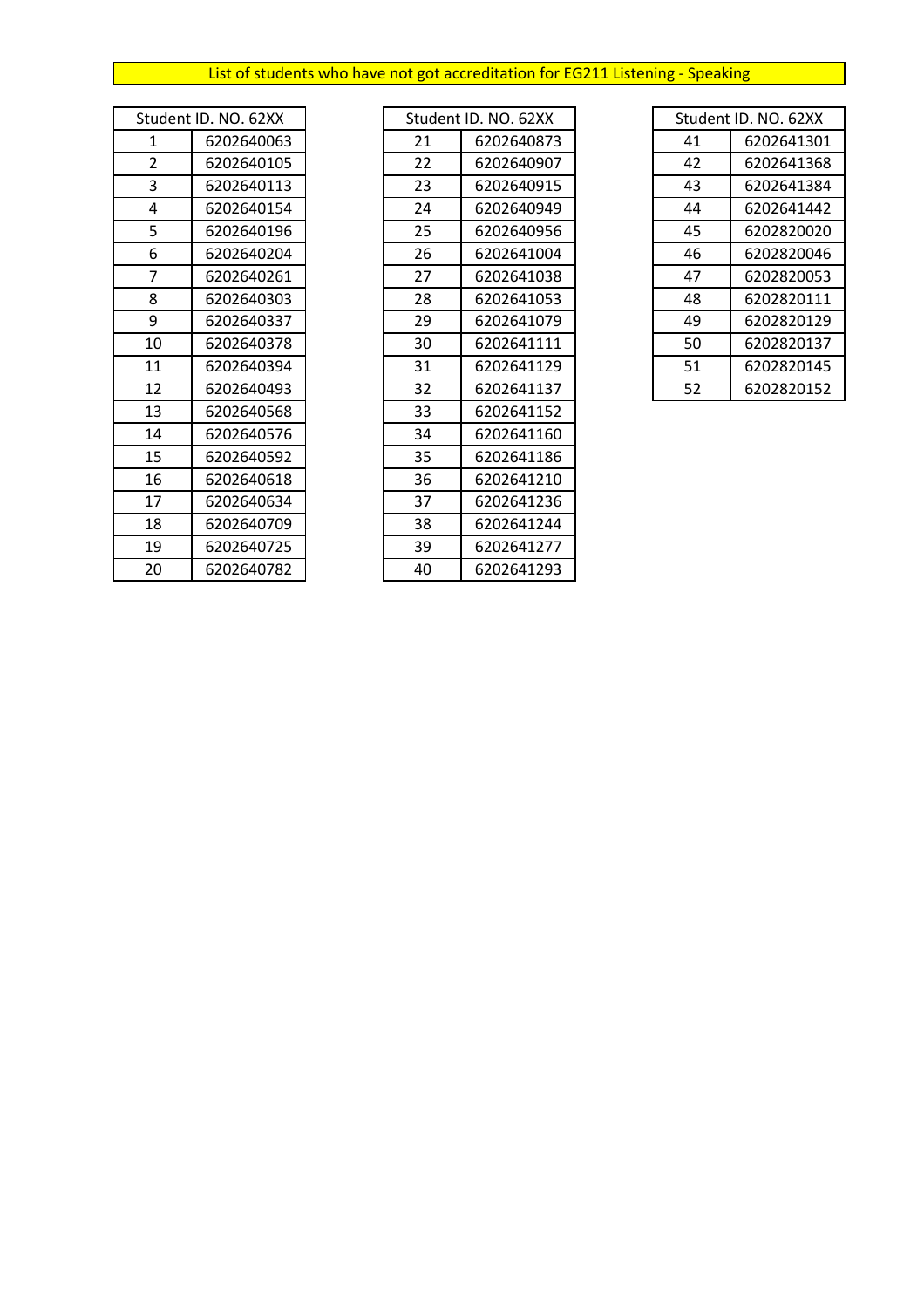|    | Student ID. NO. 63XX |
|----|----------------------|
| 1  | 6302640047           |
| 2  | 6302640096           |
| 3  | 6302640112           |
| 4  | 6302640146           |
| 5  | 6302640153           |
| 6  | 6302640179           |
| 7  | 6302640187           |
| 8  | 6302640260           |
| 9  | 6302640278           |
| 10 | 6302640310           |
| 11 | 6302640419           |
| 12 | 6302640427           |
| 13 | 6302640450           |
| 14 | 6302640484           |
| 15 | 6302640518           |
| 16 | 6302640625           |
| 17 | 6302640633           |
| 18 | 6302640658           |
| 19 | 6302640674           |
| 20 | 6302640724           |

| Student ID. NO. 63XX |            |    | Student ID. NO. 63XX |
|----------------------|------------|----|----------------------|
| 1                    | 6302640047 | 21 | 6302640799           |
| 2                    | 6302640096 | 22 | 6302640856           |
| 3                    | 6302640112 | 23 | 6302640922           |
| 4                    | 6302640146 | 24 | 6302640930           |
| 5                    | 6302640153 | 25 | 6302641011           |
| 6                    | 6302640179 | 26 | 6302641037           |
| 7                    | 6302640187 | 27 | 6302641078           |
| 8                    | 6302640260 | 28 | 6302641086           |
| 9                    | 6302640278 | 29 | 6302641094           |
| 10                   | 6302640310 | 30 | 6302641136           |
| 11                   | 6302640419 | 31 | 6302641235           |
| 12                   | 6302640427 | 32 | 6302641268           |
| 13                   | 6302640450 | 33 | 6302641276           |
| 14                   | 6302640484 | 34 | 6302641284           |
| 15                   | 6302640518 | 35 | 6302641300           |
| 16                   | 6302640625 | 36 | 6302641417           |
| 17                   | 6302640633 | 37 | 6302641466           |
| 18                   | 6302640658 | 38 | 6302641474           |
| 19                   | 6302640674 | 39 | 6302641540           |